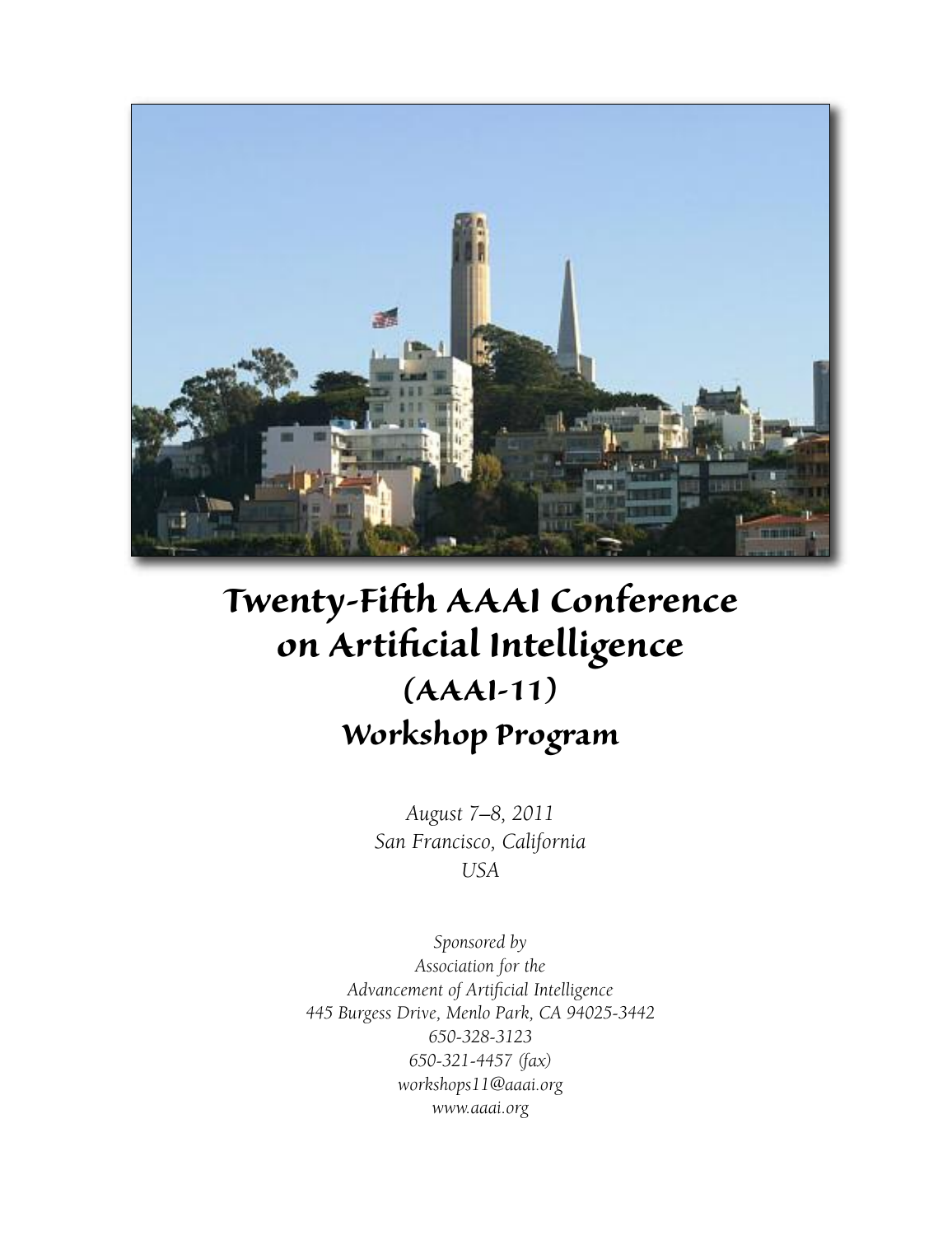# *Deadlines*

- <sup>n</sup> *April 22, 2011: Workshop Submissions Due to Organizers*
- <sup>n</sup> *May 13, 2011: Notifications Sent to Authors*
- <sup>n</sup> *May 13, 2011: List of Participants Due at AAAI*
- <sup>n</sup> *May 27, 2011: Final Workshop Papers Due at AAAI*
- *August 7–8: AAAI-11 Workshop Program*

## *AAAI Formatting Guidelines*

■ www.aaai.org/Publications/Author/author.php

AAAI is pleased to present the AAAI-11 Workshop program. Workshops will be held Sunday and Monday, August 7–8, 2011 at the at the Hyatt Regency San Francisco. The AAAI-11 workshop program includes 15 workshops covering a wide range of topics in artificial intelligence. Workshops are one day unless noted otherwise in the individual description. Each workshop is limited to approximately 25 to 65 participants, and participation is usually by invitation from the workshop organizers. However, most workshops also allow general registration by other interested individuals. There is a separate fee for attendance at a workshop, and it is discounted for AAAI-11 technical registrants. Registration information will be mailed directly to all invited participants. All workshop participants must preregister, and must indicate which workshop(s) they will be attending. Workshop reports are included in the workshop registration fee, and will be distributed in CD format during the workshop. In most cases, reports will also be available after the conference as part of the AAAI Press technical report series.

# *Submission Requirements*

Submission requirements vary for each workshop, but most key deadlines are uniform, unless otherwise noted. Submissions are due to the organizers on April 22, 2011, except where noted. Workshop organizers will notify submitters of acceptance by May 13, 2011. Accepted camera-ready copy is due on May 27, 2011. Please mail your submissions directly to the chair of the individual workshop according to their directions. Do not mail submissions to AAAI. For further information about a workshop, please contact the chair of that workshop.

# *Format*

AAAI two-column format is often required for workshop submissions, and is always required for all final accepted submissions. Links to styles, macros, and guidelines for this format are located in the publications area of the AAAI website

# *AAAI Workshop Chairs*

Dragos Margineantu Boeing Research and Technology Seattle, Washington, USA dragos.d.margineantu@boeing.com

Giuseppe De Giacomo Dipartimento di Informatica e Sistemistica Sapienza Universita' di Roma, Italy degiacomo@dis.uniroma1.it

## *Contents*

- ¶ W1 –Activity Context Representation: Techniques and Languages — *Sunday and Monday, August 7–8*
- ¶ W2 Analyzing Microtext Monday, August 8
- ¶ W3 Applied Adversarial Reasoning and Risk Modeling — *Sunday, August 7*
- ¶ W4 Artificial Intelligence and Smarter Living: The Conquest of Complexity — *Monday, August 8*
- ¶ W5 AI for Data Center Management and Cloud Computing — *Sunday, August 7*
- ¶ W6 Automated Action Planning for Autonomous Mobile Robots — *Sunday, August 7*
- ¶ W7 Computational Models of Natural Argument — *Sunday, August 7*
- ¶ W8 Generalized Planning *Monday, August 8*
- ¶ W9 Human Computation *Monday, August 8*
- ¶ W10 Human-Robot Interaction in Elder Care — *Monday, August 8*
- ¶ W11 Interactive Decision Theory and Game Theory — *Monday, August 8*
- ¶ W12 Language-Action Tools for Cognitive Artificial Agents: Integrating Vision, Action and Language — *Sunday and Monday, August 7–8*
- ¶ W13 Lifelong Learning *Sunday, August 7*
- $\mathbf{W14}$  Plan, Activity, and Intent Recognition *Sunday, August 7*
- ¶ W15 Scalable Integration of Analytics and Visualization — *Sunday, August 7*
- *(The photographs used in this brochure are copyrighted and may not be reused without permission.)*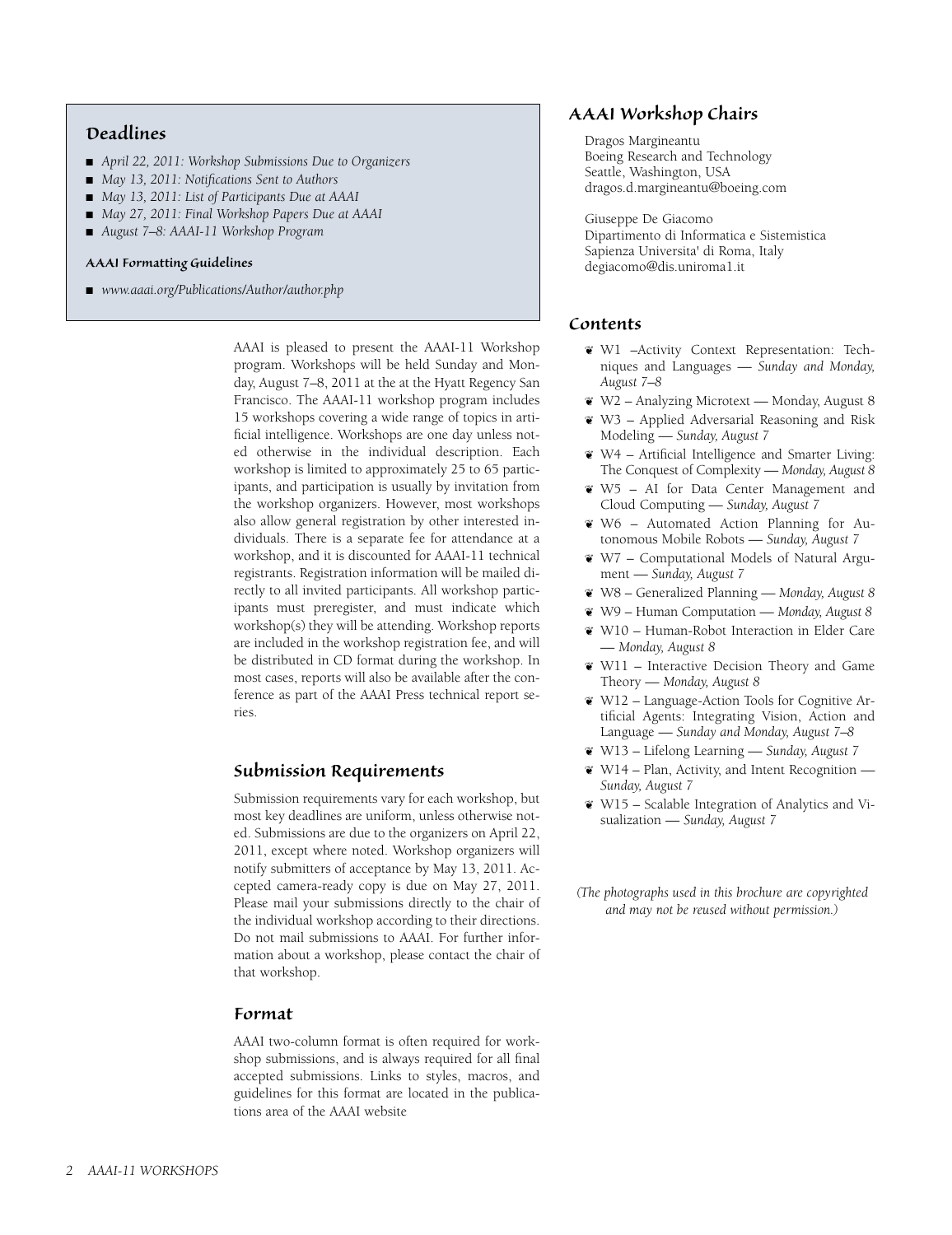Pervasive context-aware computing technologies are essential enablers for next-generation applications for the digital workplace, consumer electronics, research, education, government, and health-care. Contextaware cognitive support requires activity and context information to be captured and, ever more often, moved across devices — securely, efficiently, and with multidevice interoperability.

This workshop intends to lay the groundwork for techniques to represent context within activity models using a synthesis of HCI/CSCW and AI approaches to reduce demands on people, such as the cognitive load inherent in activity/context switching, and enhancing human and device performance.

## *Main Objectives*

There are three intended end results of the workshop: (1) Develop two-three key themes for research with specific opportunities for collaborative work. (2) Create a core research group forming an international academic and industrial consortium to significantly augment existing standards/drafts/proposals and create fresh initiatives to enable capture, transfer, and recall of activity context across multiple devices and platforms used by people individually and collectively. (3) Review/revise an initial draft of structure of an activity context exchange language (ACEL) including identification of use cases, domain-specific instantiations needed, and drafts of initial reasoning schemes and algorithms.

## *Topics and Research Questions to be Explored*

This workshop will explore activity and context modeling issues of capture, representation, standardization and interoperability for creating context-aware and activity-based assistive cognition tools with topics including, but not limited to the following:

- ¶ Activity modeling, representation, detection
- ¶ Context representation within activities
- ¶ Semantic activity reasoning, search
- ¶ Security and privacy
- ¶ Information integration from multiple sources, ontologies
- ¶ Context capture

#### *Format*

This two-day workshop will include keynotes to set the tone, comprehensive reviews of the field, new proposals, panel focusing on key research issues and directions, presentations on new frameworks for synthesis of multiple/new approaches, poster presentations, and working groups to investigate subareas. The workshop will conclude with the formation of an international consortium.

## *Participation*

The size of the workshop will be 25–35 researchers with about 15 invited participants and about 15 participants selected from the respondents to the call for participation.

#### *Submissions*

Researchers should submit 6–8 page papers or 3–4 page position statements in the standard AAAI format or provide a 1–2 page statement of interest along with a description of their related work and publications. All the selected papers will be published in an AAAI technical report. All submissions, statements, or requests to be on this workshop's (moderated) mailing list should be addressed to Vikas Agrawal (activitycontext@infosys.com)

## *Organizing Committee*

Lokendra Shastri, Chair (Infosys), James "Bo" Begole (PARC–Palo Alto Research Center), Tim Finin (University of Maryland, Baltimore), Henry Kautz (University of Rochester), Matthai Philipose (Intel Research Labs).

#### *Program Committee*

Jakob E. Bardram (IT University of Copenhagen), Oliver Brdiczka (PARC), Dan Diaper (DDD SYS-TEMS), Arijit Laha (Infosys), Ora Lassila (Nokia), Sanjiv Nanda (QualComm), Philippe Palanque (IRIT), Kurt Partridge (PARC), Munindar P. Singh (North Carolina State University), Desney Tan (Microsoft Research), Gerrit van der Veer (Open University Netherlands), Evelyne Viegas (Microsoft Research), Yingxu Wang (University of Calgary).

#### *Additional Information*

For additional information and fuller descriptions of the topics to be explored, please visit the supplemental workshop site (activitycontext.org/call-for-participation)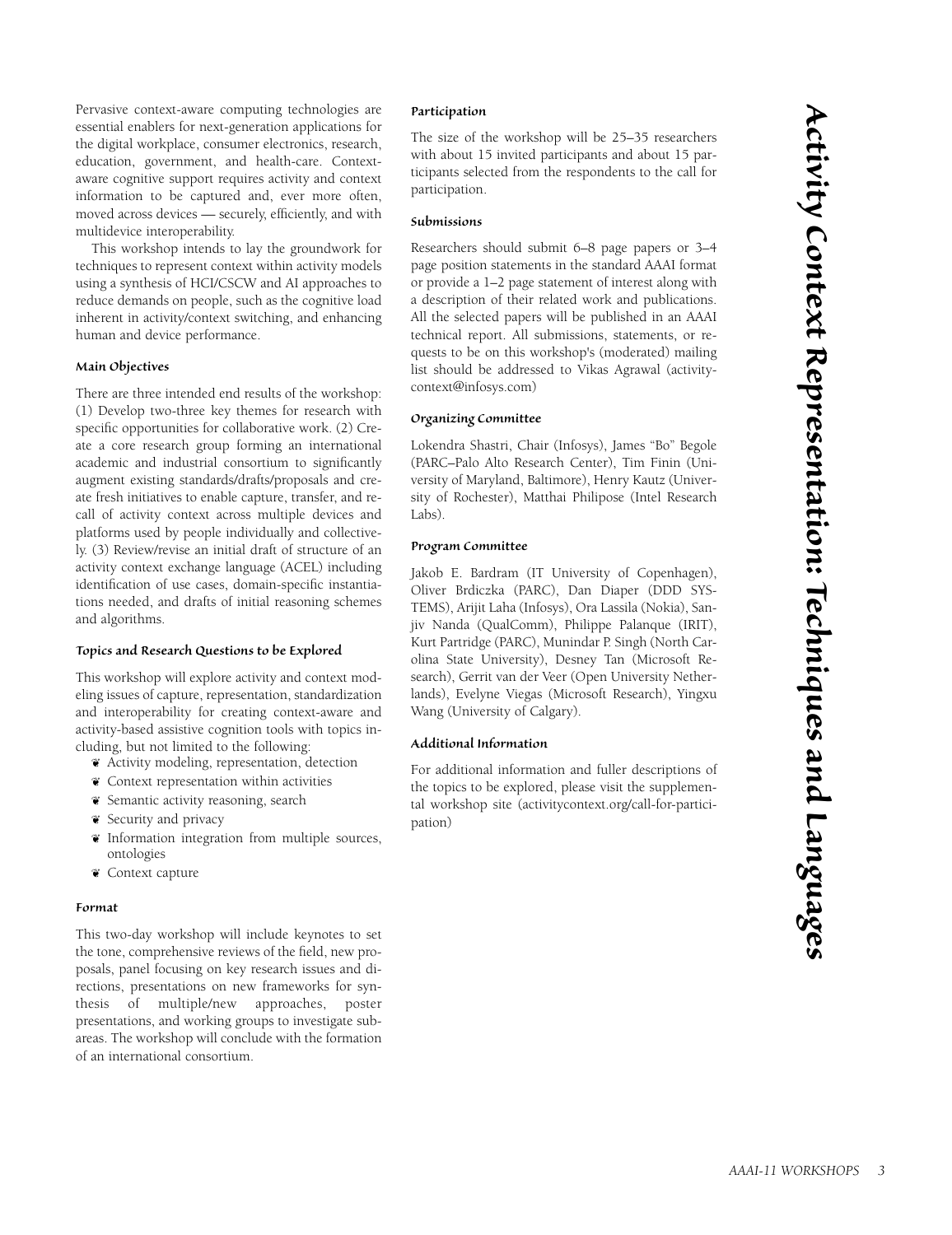Text and dialogue analysis are important areas of AI research, and there have been many advances for several types of communications (such as news feeds, emails, technical support forums, and blogs). However, fewer efforts have focused on studying microtext (Ellen, ICAART-11) (for example, instant messages, chat rooms, and microblog services such as Twitter, Buzz, and the DoD's Chirp service), which are semistructured and are also distinguished by their short length, informality, lexicon, and (in the case of group chat) multiple interwoven conversations. Along with their typically poor grammar, misspellings, and frequent use of icons, these characteristics make microtext content challenging to analyze.

The goal of this workshop is to provide a research forum for cross-fertilization of ideas pertaining to analysis of microtext, including discussion on tasks of interest, investigations of analysis techniques, surveys on related work, presentation of recent accomplishments, reports on relevant applications (for example, marketing, alerting, expertise finding, crime prevention, antiterrorism, collaborative learning, and communication patterns in teams for training and performance assessment), and recommendations for future research foci.



## *Topics*

- ¶ Thread and topic detection/extraction
- ¶ Identifying individual message and user characteristics (for example, urgency, gender, expertise, age)
- ¶ Summarization (for example, of a chat room's threads)
- ¶ Author attribution
- ¶ NLP issues specifically pertaining to microtext analysis
- ¶ Message analysis databases and applications (for example, educational, law enforcement)

#### *Format*

This one-day workshop will include a comprehensive introductory presentation, invited talks from active researchers, paper and poster presentations, and a panel focusing on key research issues and directions. Additional time will be reserved for a question and answer session and discussion of workshop topics and presentations. Interested and curious researchers are most welcome!

## *Attendance*

This workshop is limited to 75 invited attendees. Please notify cochair David Uthus (david.uthus.ctr @nrl.navy.mil) if you wish to attend.

#### *Submissions*

Please e-mail AAAI style PDF submissions (maximum of 6 pages) or letters of interest  $(1 - 2$  pages) to:

David Uthus, cochair Naval Research Laboratory, Code 5514 4555 Overlook Ave., SW Washington, DC 20375 david.uthus.ctr@nrl.navy.mil Telephone:202 767-0018 Fax: 202 767-2166).

## *Organizing Committee*

David W. Aha (Naval Research Laboratory, david.aha @nrl.navy.mil), Douglas W. Oard (University of Maryland, oard@umd.edu), Sowyma Ramachandran (Stottler-Henke Associates, Inc., sowmya@stottlerhenke. com), David Uthus (National Research Council and Naval Research Laboratory; david.uthus.ctr@nrl.navy. mil)

# *Additional Information*

For additional information, please visit the supplemental workshop site (home.earthlink.net/~dwaha/research/meetings/aaai11-amw)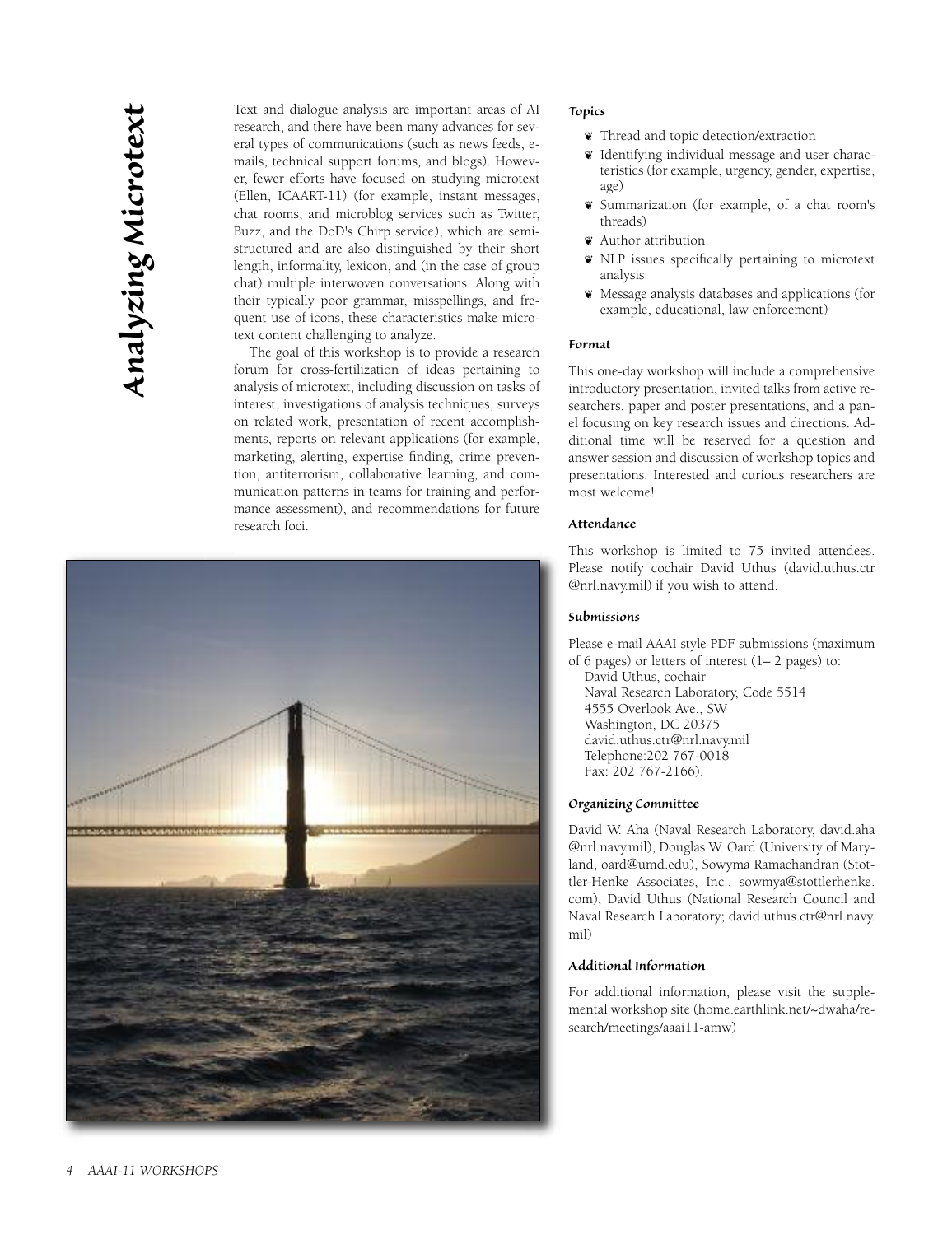Recent advances in adversarial reasoning are now being used in many exciting domains, including deployed software tools for homeland security, poker bots capable of beating expert human players, RoboCup teams with sophisticated adaptive strategies, and tools for managing network and information security. All of these examples share the fundamental challenge of developing agent strategies and decisionmaking tools that take into account the likely behavior of one or more adversaries. Addressing this challenge in complex real-world domains has inspired many novel tools for adversarial reasoning spanning computational game theory, robust decision making under uncertainty, risk analysis, and opponent modeling.

The main goal of this workshop is to facilitate discussion between researchers working on different applied problems in adversarial reasoning and risk modeling. These applications share many of the same core research challenges, but often the work is presented to a limited audience specializing in a particular type of application. Here, we aim to provide a venue for crossfertilization that will give researchers working in different domains the opportunity to share their knowledge and techniques for adversarial modeling under risk and uncertainty, potentially leading to new ways to leverage domain specific methods into a coherent global framework for applied strategic reasoning.

## *Topics*

Topics covered by this workshop include, but are not limited to the following:

- ¶ Applications of adversarial reasoning
- ¶ Noncooperative game theory
- ¶ Robust planning and optimization
- ¶ Opponent modeling
- ¶ Modeling human behavior in adversarial settings
- ¶ Risk and uncertainty in multiagent systems
- ¶ Evaluation and benchmarking for real-world applications
- ¶ Expert elicitation and domain modeling
- ¶ Scalable algorithms and structured representations
- ¶ Learning and adaptation in adversarial domains
- ¶ Position papers and surveys

The workshop will include presentations of paper submissions, invited talks and a discussion panel. Authors of accepted papers will make a presentation of roughly 20 minutes, followed by a discussion period for questions. All presenters of accepted full papers and short papers will be expected to present their work at a poster session during the breaks.

#### *Attendance*

Authors of accepted papers and invited speakers will automatically be invited. Registration is also open to interested members of the broader AAAI community; please contact the organizers if you are interested in attending.

## *Submissions*

The review process is not double-blind. Submissions should be regular full papers (up to 8 pages) or short papers reporting on late-breaking results (up to 2 pages). Please refer to the AAAI author instruction page for the templates. Submit electronically to agmon@cs.utexas.edu. Please write on the e-mail subject AAAI AARM Submission, write the abstract in the content, and attach the PDF file to it.

## *Workshop Chairs*

Christopher Kiekintveld Department of Computer Science The University of Texas at El Paso El Paso, Texas, 79968-0518 *Telephone:* 734-818-0259 cdkiekintveld@utep.edu

Noa Agmon

Department of Computer Science The University of Texas at Austin 1616 Guadalupe, Suite 2.408 Austin, Texas 78701 *Telephone:* 512-516-0593 agmon@cs.utexas.edu

## *Organizing Committee*

Christopher Kiekintveld, Noa Agmon, Michael Bowling (Department of Computing Science, University of Alberta. bowling@cs.ualberta.ca), Janusz Marecki (IBM T. J. Watson Research Center. janusz.marecki@ gmail.com)

## *Additional Information*

For additional information, please visit the supplemental workshop site (www.cs.utep.edu/kiekintveld/Workshops/AARM11.html)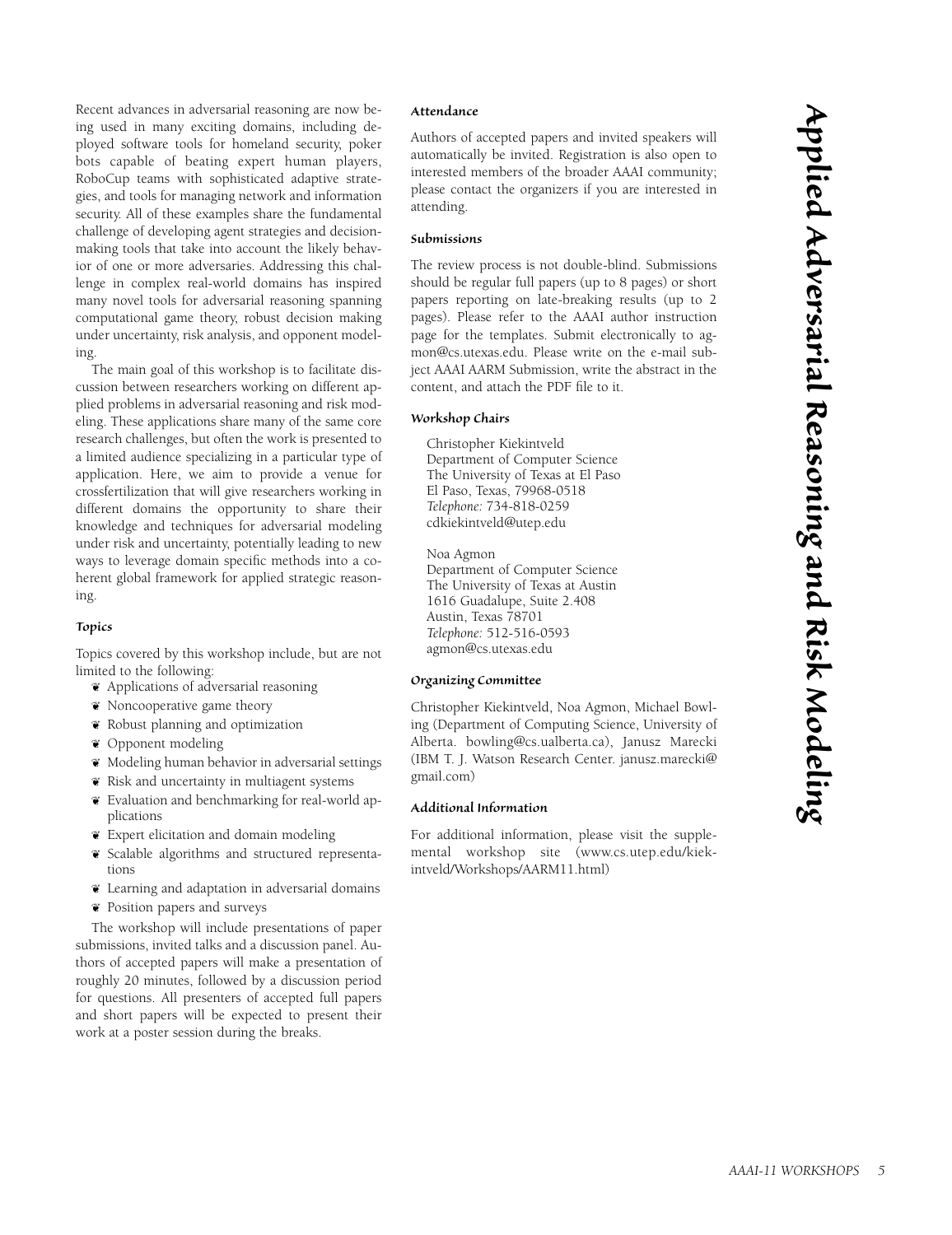Intelligent technologies are transforming our common, everyday experience at home, in the office and at play as our world becomes increasingly instrumented and interconnected. Consider, for example, growing interest in conferences and specializations such as RoboCup@Home, Intelligent User Interfaces, Commonsense Reasoning, the Internet of Things, Human-Robot Interaction, Pervasive and Ambient Computing, Social Robotics, Analytics and Game AI. While these disparate research efforts have distinct methods and objectives, they each consider the relationship between intelligent systems design and the lives and lifestyles of their users.

The purpose of this workshop is to explore the role of Artificial Intelligence in the context of smarter living. This workshop will focus on the application of artificial intelligence to allow people to live effective, efficient and sustainable lives within their home, office, city and broader ecosystems. The challenge of creating technologies for smarter living is in the creation of new ideas for designing and developing systems that can enact decisions autonomously, pay attention, adapt to change, and anticipate stakeholder actions and intentions.

Homes, workplaces, cars, public spaces and human bodies are increasingly wired with sensors and actuators. Robots are dropping in price and entering the home. Mobile telephones and other computing devices are becoming ubiquitous and pervasive. How do we represent the data and knowledge from these devices? How do we reason with this knowledge effectively? How do we apply this knowledge through feedback and actuation to improve lives? What is the relationship between the user, the device and the artificial intelligence?

This workshop is intentionally transdisciplinary. We seek to bring together research interests that are not traditionally close. In particular, the workshop will provide a venue for fruitful discussion between artificial intelligence researchers exploring pervasive computing, social robotics, cognitive science, software engineering, law, planning and knowledge representation.

## *Submissions*

Please submit (1) scientific papers of up to 6 pages, (2) position/challenge papers discussing preliminary work or controversial ideas of up to 4 pages or (3) system demonstrations (submitted as a 2 page system description). Submit to www.easychair.org/conferences/ ?conf=smarterliving2011

## *Workshop Chairs*

Benjamin Johnston (Benjamin.Johnston@uts.edu.au) and Mary-Anne Williams (Mary-Anne.Williams@ uts.edu.au), Smarter Living Studio, University of Technology, Sydney

## *Organizing Committee*

Ryan Calo (Center for Internet and Society Law School, Stanford University, USA), Xiaoping Chen (Director, AI Lab, University of Science and Technology of China), Michael Genesereth (Center for Computers and Law, Stanford University, USA), Sajjad Haider (Institute of Business Administration, Pakistan), Benjamin Johnston, cochair (University of Technology, Sydney), Xun Wang (University of Technology, Sydney), Glenn Wightwick (IBM Distinguished Engineer, Chief Technologist, IBM Australia), Roland Vogl (Center for Computers and Law, Stanford University, USA), Mary-Anne Williams, cochair (University of Technology, Sydney)

### *Additional Information*

For additional information, please visit the supplemental workshop site (www.innovation.it.uts.edu.au/ smarterliving)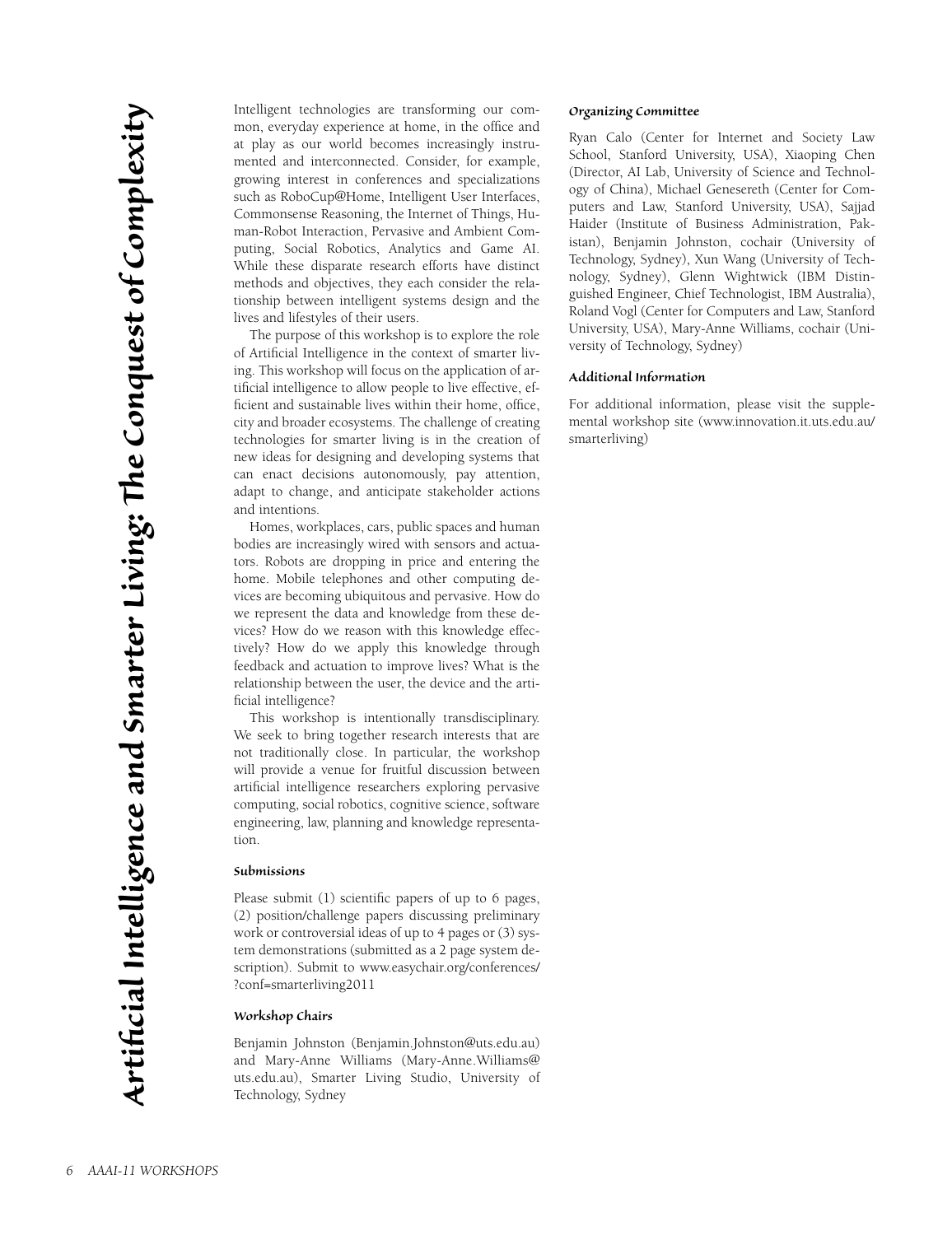Cloud computing is an emerging paradigm that aims at delivering on-demand computing to any consumer who has access to the internet. Cloud systems can run software on virtual machines that can be created ondemand in large data centres. These services will be provided through large-scale networks of new data centers, which in turn will connect to the data centers already established by organizations. As a user's demand for computing power increases, new virtual computers can be created and configured; as demand decreases, unused hardware resources can be made available again.

The objective of this workshop is to bring together researchers and technologists from academia and industry to explore the applications of artificial intelligence to the most pertinent technical challenges in data center management and cloud computing. This workshop takes advantage of AAAI-11's proximity to Silicon Valley by hoping to attract participants from Cisco, EMC, Google, HP, IBM, Intel, Network Appliance, Oracle, SAP, VMware, and so on. Workshop participation will be by invitation only. If you would like to participate, submit either a full paper of no more than 6 pages (6,000 words); a short paper, or problem instance (at most 3 pages or 3,000 words); or a position statement (1 page). Short papers may address an important problem for further research or describe a practical problem or an interesting lesson learned. In addition, we solicit proposals for short demonstrations (at most 3 pages with demonstrations taking at most 15 minutes). All submissions should conform to AAAI's formatting guidelines.

## *Topics*

Topics of interest related to data centre management and cloud computing include but are not limited to the following applications of AI methods to problems in the domain: online stochastic optimisation; machine learning and data mining; parameterised complexity and graph theory; optimal stopping theory for online decision-making; game theory and incentive compatible mechanism design; virtualisation; data governance, trust and security; energy and performance profiling, accounting; metrics, benchmarks, interfaces; principles of power management; performance, energy and other resource trade-offs, energy complexity; compiler optimization, application design; system-level optimization, cross-layer coordination; load and resource modeling, management; scheduling, run-time adaptation, feedback control; processor, network, storage, hardware components and architecture; reliability and power management; adaptive configuration and data placement strategies in storage arrays; protocol management and conversion in an SOA environment.

## *Workshop Cochairs*

Barry O'Sullivan (4C, UCC, Ireland), Donagh Buckley (EMC, Ireland), Burt Kaliski (EMC, USA)

#### *Submissions*

www.easychair.org/conferences/?conf=aidc2011 Contact aidc2011@easychair.org

## *Additional Information*

For additional information, please visit the supplemental workshop site (osullivan.ucc.ie/aaai-2011 aidc)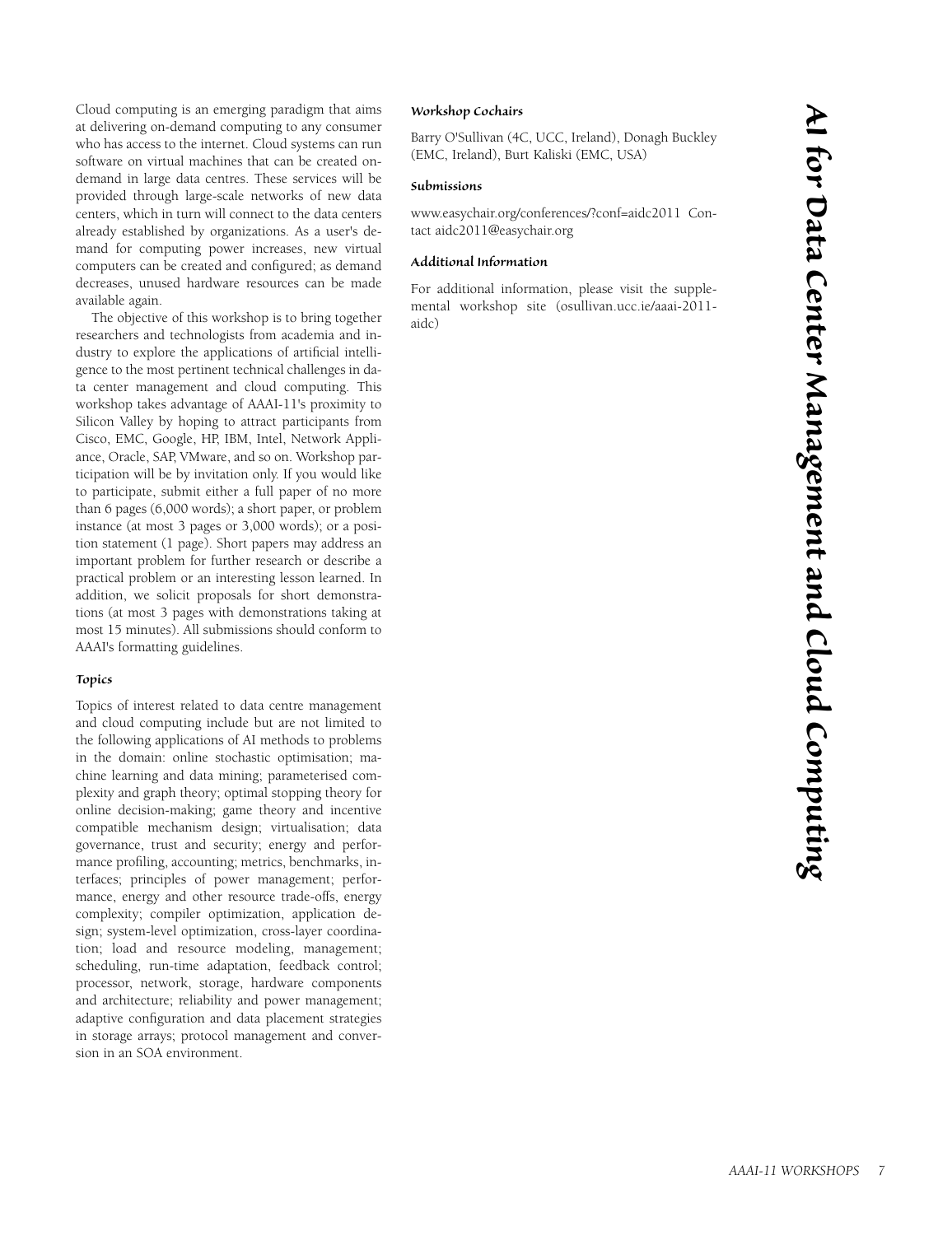The purpose of this workshop is to bring researchers from the automated planning and mobile robotics communities together to investigate the research issues on the use of automated high-level action planning techniques for mobile robots. Recently, there have been significant advances in both fields. Path or trajectory planning has dealt with realistic issues such as localization, mapping and efficient navigation techniques for mobile robots. Automated planning research has focused on devising efficient action planners that scale up to large planning problems. International Planning Competitions (IPC) have emerged as standard platforms to test and validate the success of novel planners and to determine the limits imposed by enhanced domain representations with realistic constraints.

However, path or trajectory planning algorithms operate at a low level, thus they are not able to deal with complex missions involving interrelated actions. Similarly, action planning algorithms operate at a high level and thus are not able to deal with the hardware and physical environment limitations. In addition to simple navigation tasks, high-level automated planning techniques are essential for robots to perform complex missions involving interrelated actions. Considerable progress has been made in both fields and it is the right time for fostering interaction.

Robots as embodied agents provide convenient tools to test and validate high-level planners on real planning problems. This workshop aims to foster the exchange of ideas and to promote research on automated planning representations, models and algorithms for mobile robots to achieve complex planning tasks. The emphasis will be placed on the formal aspects of action planning for mobile robots. The use of the latest promising action planners on mobile robots, their applicability and action/domain representation issues will be analyzed.

## *Topics*

Topics of interest for this workshop include, but are not limited to, the following:

- ¶ Formal action/domain representations for automated planning in mobile robotics
- ¶ Automated planners for autonomous mobile robots (dynamic action planning, continual action planning, contingent action planning, distributed action planning, generating concurrent plans, adversarial action planning in competitive robotic domains)
- Integrating action planning and scheduling on autonomous mobile robots
- ¶ Analysis of current action planners for autonomous mobile robots
- Benchmark planning domains for mobile robots
- ¶ Real-world planning applications for autonomous mobile robots

#### *Format*

The emphasis for this one-day meeting will be on discussion and interaction among the participants by the presentations of research papers. Invited talks and a panel discussion by experts from both the planning and robotics communities are planned. Since the topic is on real robots, the participants are welcome to present their video or live demonstrations.

#### *Submissions*

The submissions should not exceed 6 pages in the AAAI style, either in PostScript or PDF format. Demonstration description and position papers with a maximum length of 2 pages are also welcome. Further details and submission instructions can be found on the workshop webpage.

## *Workshop Chairs*

Sanem Sariel-Talay (sariel@itu.edu.tr) (primary contact) Istanbul Technical University Department of Computer Engineering Elektrik-Elektronik Fakultesi Maslak, 34469, Istanbul Turkey *Telephone:* +90 (212) 285-6705 *Fax:* + 90 (212) 285-3679

Stephen F. Smith (sfs@cs.cmu.edu) Carnegie Mellon University

Nilufer Onder (nilufer@mtu.edu) Michigan Technological University

#### *Program Committee*

Rachid Alami (LAAS–CNRS), Tucker Balch (Georgia Institute of Technology), Michael Beetz (Technische Universitaet Muenchen), Jörg Hoffmann (INRIA), Subbarao Kambhampati (Arizona State University), Sven Koenig (University of Southern California), Manuela Veloso (Carnegie Mellon University)

#### *Additional Information*

For additional information, please visit the supplemental workshop site (air.cs.itu.edu.tr/PAMR2011)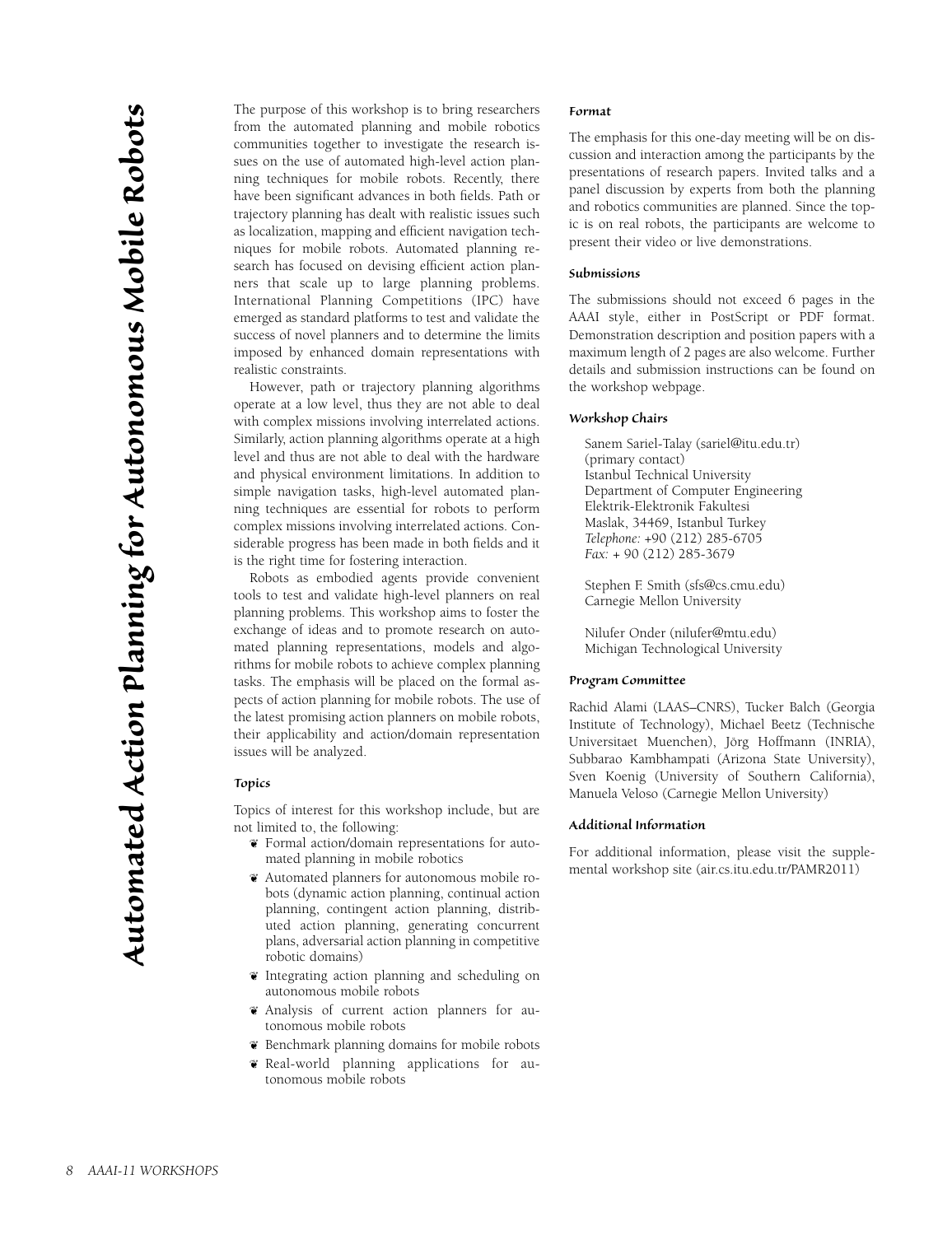The series of workshops on computational models of natural argument, active since 2001, acts to nurture and provide succour to the ever-growing community working in "argument and computation." AI has witnessed a prodigious growth in uses of argumentation throughout many of its subdisciplines: agent system negotiation protocols that demonstrate higher levels of sophistication and robustness; argumentationbased models of evidential relations; groupwork tools that use argument to structure interaction and debate; computer-based learning tools that exploit monological and dialogical argument structures in designing pedagogic environments; decision support systems that build upon argumentation theoretic models of deliberation to better integrate with human reasoning. The CMNA workshop series focuses in particular on "natural" argumentation. Naturalness may involve the use of means that are more visual than linguistic to illustrate a point, such as graphics or multimedia, or to the use of more sophisticated rhetorical devices, interacting at various layers of abstraction; or the exploitation of "extra-rational" characteristics of the audience, taking into account emotions and affective factors.

#### *Topics*

Contributions are solicited addressing, but not limited to, the following areas of interest:

- ¶ The characteristics of natural arguments: ontological aspects and cognitive issues.
- ¶ The use of models from informal logic and argumentation theory, and in particular, approaches to specific schools of thought developed in informal logic and argumentation.
- ¶ Rhetoric and affect: the role of emotions, personalities, etc. in models of argumentation.
- ¶ The linguistic characteristics of natural argumentation. Empirical work based on corpora looking at these topics would be especially welcomed.
- ¶ Natural argumentation and media: visual arguments, multimodal arguments, spoken arguments.
- ¶ Evaluative arguments and their application in AI systems (such as decision support and advice giving).
- ¶ Applications of argumentation based systems, including, for example, the pedagogical, healthrelated, political, and promotional.
- ¶ Tools for interacting with structures of argument, including visualisation tools and interfaces supporting natural, stylised or formal dialogue.
- ¶ The building of computational resources such as online corpora related to argumentation.

## *Format*

This workshop intends to provide, primarily, an informal forum for discussion, a venue to foster discussion and encourage cooperation. To facilitate this, accepted papers (by multiple reviewer blind review) are distributed to all participants in advance of the event, to improve coherence and interaction.

## *Attendance*

Attendance at this workshop is open to all interested in the field, as well as authors of accepted papers. Those interested to attend who have not a paper to present, are encouraged to send a brief submission of interest to the workshop chairs before the event.

#### *Submission Requirements*

The workshop encourages submissions in three categories: (1) Long papers (up to 10 pages), (2) short papers describing work in progress (up to 5 pages), and (3) demonstration of implemented systems (submissions should be accompanied by written reports of up to 3 pages). Papers should be submitted at www.easychair.org/conferences/?conf=cmna11

## *Workshop Chairs*

- ¶ Floriana Grasso (floriana@liverpool.ac.uk) Department of Computer Science University of Liverpool Ashton Building, Ashton Street Liverpool L69 3BX, UK
- ¶ Nancy Green (nlgreen@uncg.edu) Department of Computer Science, 159 Petty Building, University of North Carolina Greensboro, Greensboro, NC 27402-6170 Tel: 336-256-1133
- ¶ Chris Reed (chris@computing.dundee.ac.uk) School of Computing University of Dundee Dundee DD1 4HN, UK

#### *Program Committee*

Leila Amgoud (IRIT, France), Trevor Bench-Capon (University of Liverpool, UK), Tim Bickmore (Northeastern University, Boston), Guido Boella (University of Turin, Italy), Tom Gordon (Fraunhofer FOKUS, Berlin, Germany), Marco Guerini (ITC-IRST, Trento, Italy), Helmut Horacek (University of the Saarland, Germany), Anthony Hunter (University College London, UK), David Moore (Leeds Metropolitan University, UK), Fabio Paglieri (ISTC-CNR, Rome, Italy), Vincenzo Pallotta (University of Fribourg, Switzerland), Cecile Paris (CSIRO, Sydney, Australia), Paul Piwek (Open University, UK), Henry Prakken (University of Utrecht and University of Groningen, The Netherlands), Sara Rubinelli (University of Lugano, Switzerland), Patrick Saint-Dizier (IRIT-CNRS, Toulouse, France), Doug Walton (University of Winnipeg, Canada), Adam Wyner (University of Liverpool, UK), Tangming Yuan (University of York, UK)

## *Additional Information*

For additional information, please visit the supplemental workshop site (hww.cmna.info/CMNA11)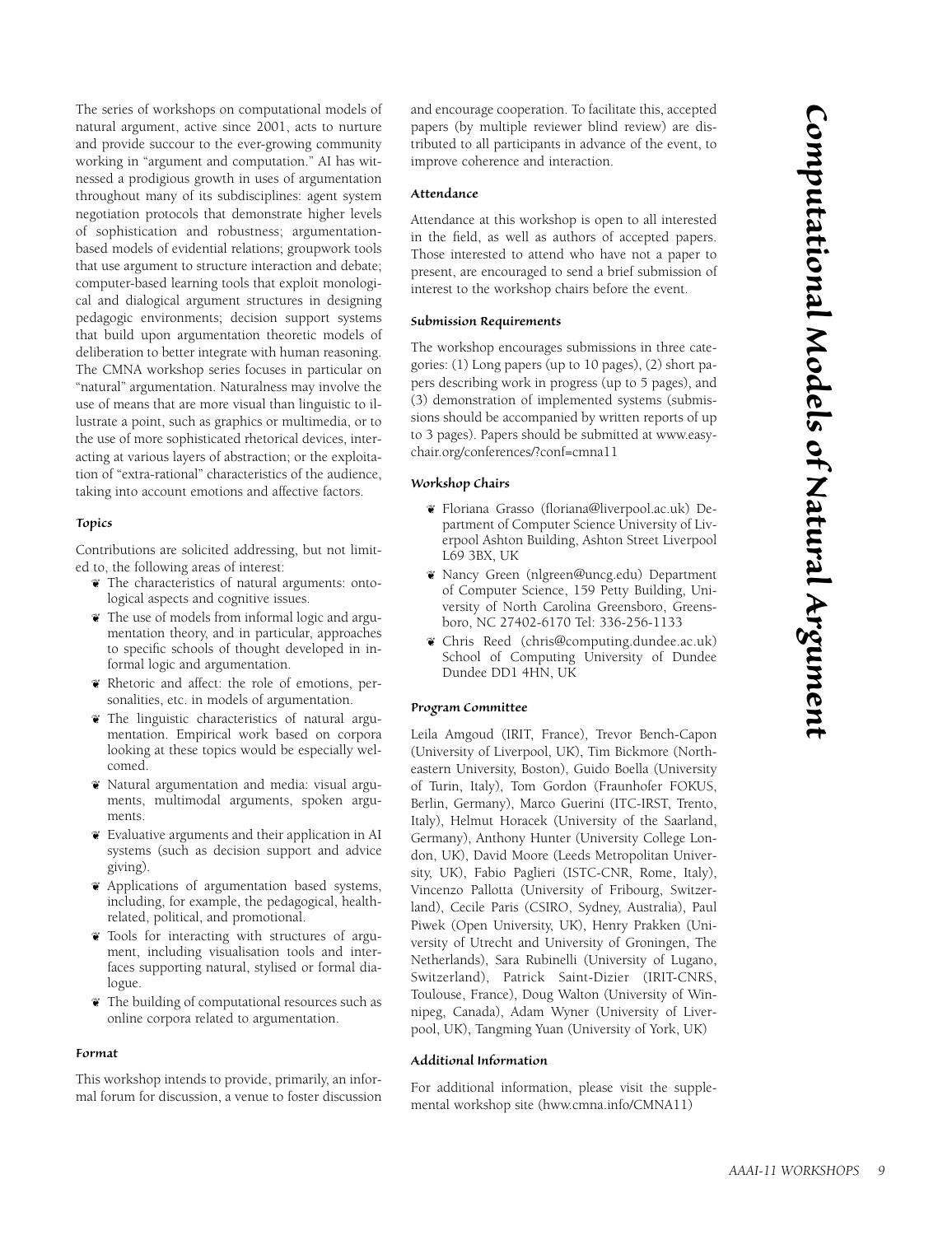The goal of this workshop is to explore ways of increasing the scope and scalability of automated planning by constructing and utilizing plans with rich representations and control structures. We plan to bring together researchers interested in new action and plan representations, as well as in synthesis, learning and analysis of plans. This workshop follows the very successful 2009 generalized planning workshop that was held in conjunction with ICAPS.

An additional objective of this workshop is to foster a greater exchange of ideas between many areas of research that these problems are connected with. These include knowledge representation, abstraction, learning, inductive logic programming, hierarchical decision making paradigms such as partial policies and HTNs, program synthesis, automated service composition, as well as plan verification and model checking in AI, in addition to the various forms of automated planning.

#### *Topics*

Potential topics include but are not limited to the following:

- ¶ Generating plans with loops
- ¶ Generating parametrized plans
- ¶ Instantiating parametrized plans
- ¶ Evaluation of generalized plans
- ¶ Learning macro actions
- ¶ Reasoning and planning with complex actions
- ¶ Learning and planning with domain control knowledge
- ¶ Learning and planning with partial policies
- ¶ Automated service composition
- ¶ Plan verification
- ¶ Model checking and abstraction for planning
- Generating robust or partial schedules

#### *Format*

The workshop program will include technical presentations, discussion session(s), and a poster session, depending on the participation. We will also have invited talks by three prominent researchers: Alessandro Cimatti, Hector Levesque and Stuart Russell. Further details will be posted at the workshop website.

## *Submissions*

We invite technical papers (up to 8 pages), extended abstracts (up to 2 pages) and papers with clear formulations of open problems and potential approaches (up to 4 pages). We invite submissions including works in progress and mature work that may have been published at other research venues. Submission of previously published work may be in the form of a resubmission of a previous paper, or a position/survey paper that overviews and cites a body of work.

Paper submissions should be in PDF format and

typeset in the AAAI style. Paper submissions and queries should be e-mailed to Siddharth Srivastava (siddharth@cs.umass.edu) with "GenPlan11" in the subject. Please note that if accepted, at least one of the authors will have to register and attend the workshop. AAAI-11 student volunteers will be given complimentary technical registrations.

#### *Program Committee*

Eyal Amir (University of Illinois at Urbana-Champaign, USA), Jorge Baier (Catholic University of Chile, Chile), Chitta Baral (Arizona State University, USA), Adi Botea (NICTA and Australian National University, Australia), Amanda Coles (University of Strathclyde, UK), Christian Fritz (Palo Alto Research Center, USA), Hector Geffner (ICREA, Spain), Robert Goldman (SIFT, USA), Subbarao Kambhampati (Arizona State University, USA), Roni Khardon (Tufts University, USA), Gerhard Lakemeyer (Aachen University of Technology, Germany), Bernhard Nebel (University of Freiburg, Germany), Karen Myers (SRI International, USA), Sebastian Sardina (RMIT University, Australia), Manuela Veloso (Carnegie Mellon University, USA)

#### *Organizing Committee*

Sheila McIlraith (University of Toronto, Canada), Siddharth Srivastava, Chair (University of Massachusetts Amherst, USA), Paolo Traverso (FBK, Center for Information Technology–IRST, Italy), Shlomo Zilberstein (University of Massachusetts Amherst, USA)

#### *Additional Information*

For additional information, please visit the supplemental workshop site (rbr.cs.umass.edu/GenPlan11/)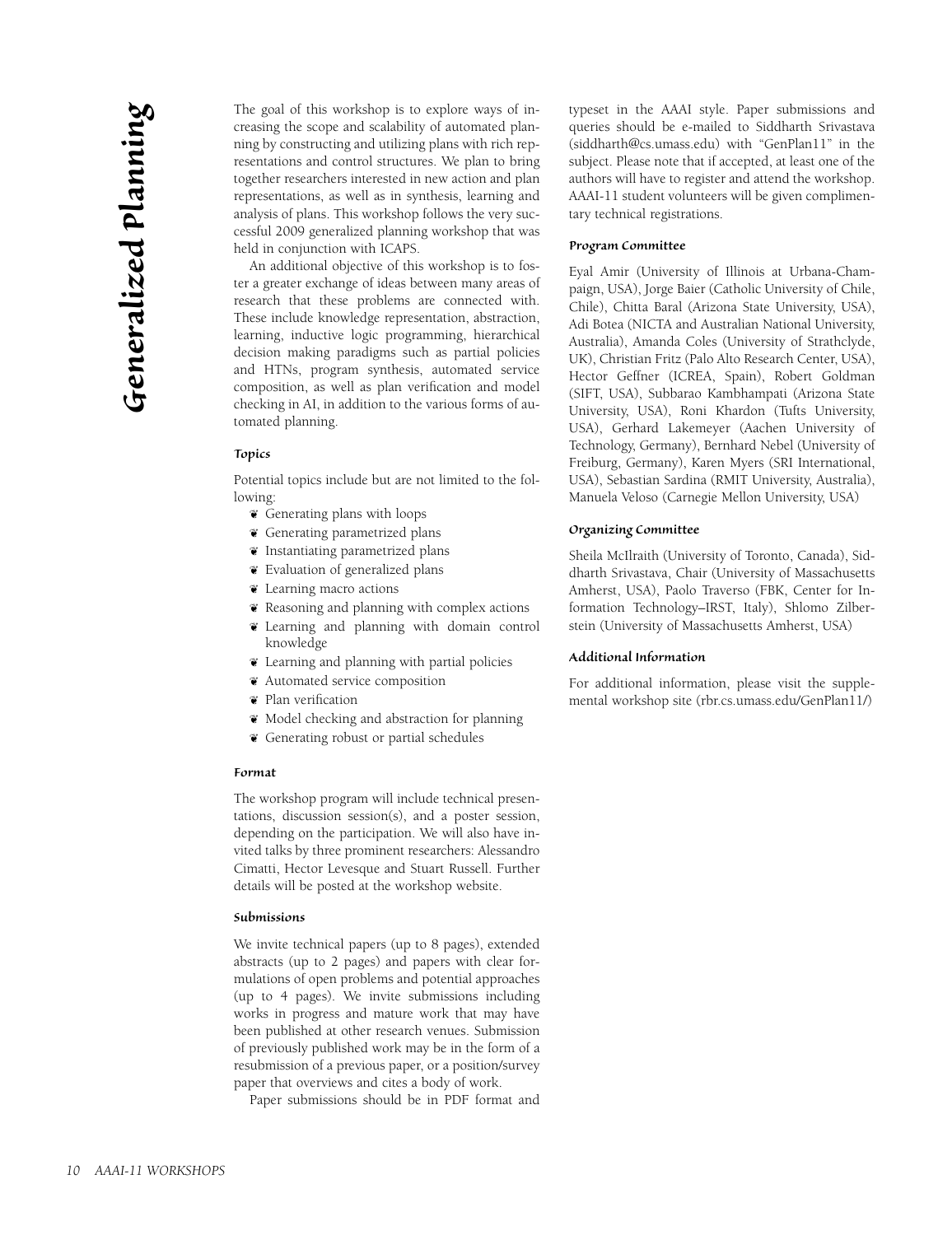Human computation is a relatively new research area that studies how to build intelligent systems that involve human computers, with each of them performing computation (for example, image classification, translation, and protein folding) that challenges even the most sophisticated AI algorithms that exist today. With the immense growth of the Web, human computation systems can now leverage the abilities of an unprecedented number of Internet users to perform complex computation. Various genres of human computation applications are available today, including games with a purpose (for example, the ESP Game), crowdsourcing marketplaces (for example, Amazon Mechanical Turk), and identity verification systems (for example, reCAPTCHA).

Despite the variety of human computation applications, there exist many common core research issues. How can we design mechanisms for querying human computers that incentivizes truthful responses? How do we effectively assign tasks to human computers to match their particular expertise and interests? What are programming paradigms for designing algorithms that effectively leverage a crowd? How do we build human computation systems that involve the joint efforts of both machines and humans? Significant advances on such questions will likely draw on many disciplines, including machine learning, mechanism and market design, information retrieval, decisiontheoretic planning, optimization, human computer interaction, and so on.

The goal of this workshop is to bring together academic and industry researchers from diverse subfields in AI for a stimulating discussion of existing human computation applications and future directions of this relatively new subject area.

## *Topics*

Topics of interest include, but are not limited to (see workshop website for a more detailed list):

- ¶ Programming languages, tools and platforms to support human computation
- ¶ Domain-specific challenges in human computation
- ¶ Methods for estimating the cost, reliability, and skill of labelers
- ¶ Methods for designing and controlling workflows for human computation tasks
- ¶ Empirical and formal models of incentives in human computation systems
- ¶ Design of manipulation-resistance mechanisms in human computation
- ¶ Techniques for inferring expertise and routing tasks to the appropriate individuals
- ¶ Theoretical limitations of human computation
- Novel human computation systems

*Format*

The workshop consists of invited talks from prominent researchers, presentations of selected technical and position papers, and two poster and demo sessions.

## *Submission*

Technical papers and position papers may be up to 6 pages in length. For demos and poster presentations, authors should submit a short paper or extended abstract, up to 2 pages. All papers should follow AAAI formatting guidelines and should be submitted electronically to cmt.research.microsoft.com/HCOMP2011/ Default.aspx.

# *Organizing Committee*

Luis von Ahn, cochair (biglou@cs.cmu.edu, Carnegie Mellon University), Panagiotis G Ipeirotis, cochair (panos@stern.nyu.edu, New York University), Edith Law (primary contact) (edith@cmu.edu, Carnegie Mellon University), Haoqi Zhang (hq@eecs.harvard. edu, Harvard University), Jing Wang (jwang5@stern. nyu.edu, New York University)

## *Additional Information*

For additional information, please visit the supplemental workshop site (humancomputation.com)

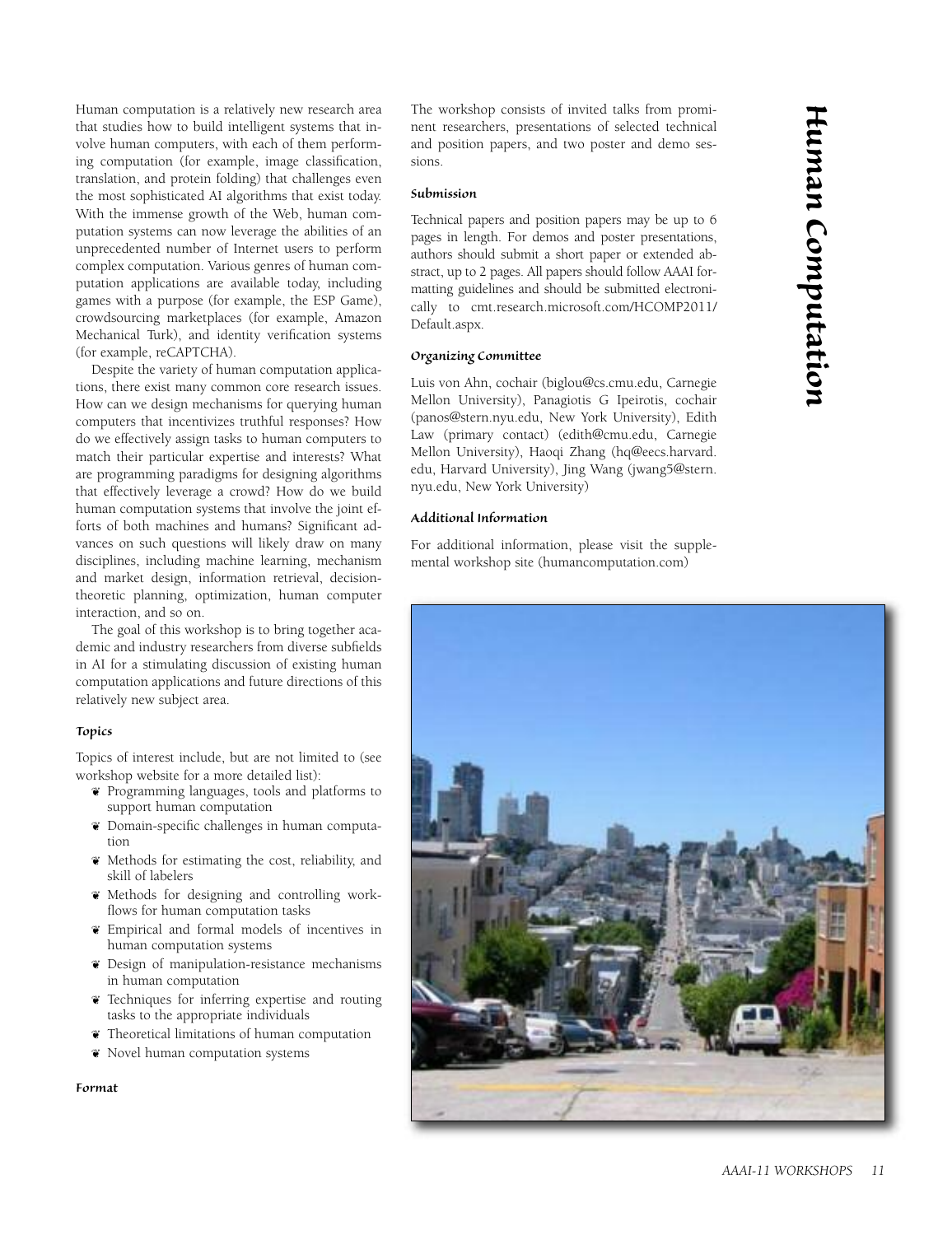AI research and development is being conducted in many parts of the world to create assistive robots for the care of older people. Complexity and scale of this work mark it as an important technological phenomenon, commonly associated with challenges presented by interrelated social conditions such as expanding longevity, declining birth rates, rising health care costs, and shortages of nurses. Although these conditions understandably recommend cost, reliability, and efficiency as measures for success of the robotic applications it also is important that we attend to resulting quality of life for the end users. This latter measure points especially to concerns of the relatively young and conspicuously multidisciplinary research field of human-robot interaction (HRI). Accordingly, our workshop aims to assemble leading representatives from a fairly broad range of disciplines (for example, engineering, computer science, psychology, and health care) to enable responsible dialogue contributing to achievement of our main objective: delivering robotic care for elders that enhances — or, at least, does not degrade — their quality of life.

## *Topics*

Topics to be addressed in this workshop will reflect its organization in terms of disciplinary concerns. Engineers and computer scientists, for example, may tend to focus upon technical issues that they have encountered in robot design, involving machine vision, natural language understanding, spatial reasoning and the like. Representatives from psychology and health care might generally be more concerned with issues related to the elders actually receiving care, such as cognitive impairments and factors affecting acceptance of the subject technology. Needless to say, openness to this broad range of topics can best be expected to realize its potential value if we schedule adequate time for worthwhile interdisciplinary dialogue during and/or following presentations. Although our invitations will be directed to assembling a workshop with 25–75 active researchers, the number of papers accepted for the workshop's presentations will be constrained by our interest in encouraging dialogue.

#### *Submissions*

Please submit papers of approximately 5–8 pages in length only via e-mail to the workshop chair.

### *Organizing Committee*

Ted Metzler, Ph.D., chair (tmetzler@okcu.edu) Wimberly School of Religion Oklahoma City University, 2501 N. Blackwelder Oklahoma City, OK, 73106, USA Telephone: (405) 208-5511 Fax: (405) 208-6046

Susan Barnes, Ph.D. (sbarnes@okcu.edu) Kramer School of Nursing, Oklahoma City University

Lundy Lewis, Ph.D. (l.lewis@snhu.edu) Department of Information Technology, Southern New Hampshire University

## *Additional Information*

More detailed information regarding this workshop may be found at our Facebook site, which is named simply "HRI in Elder Care."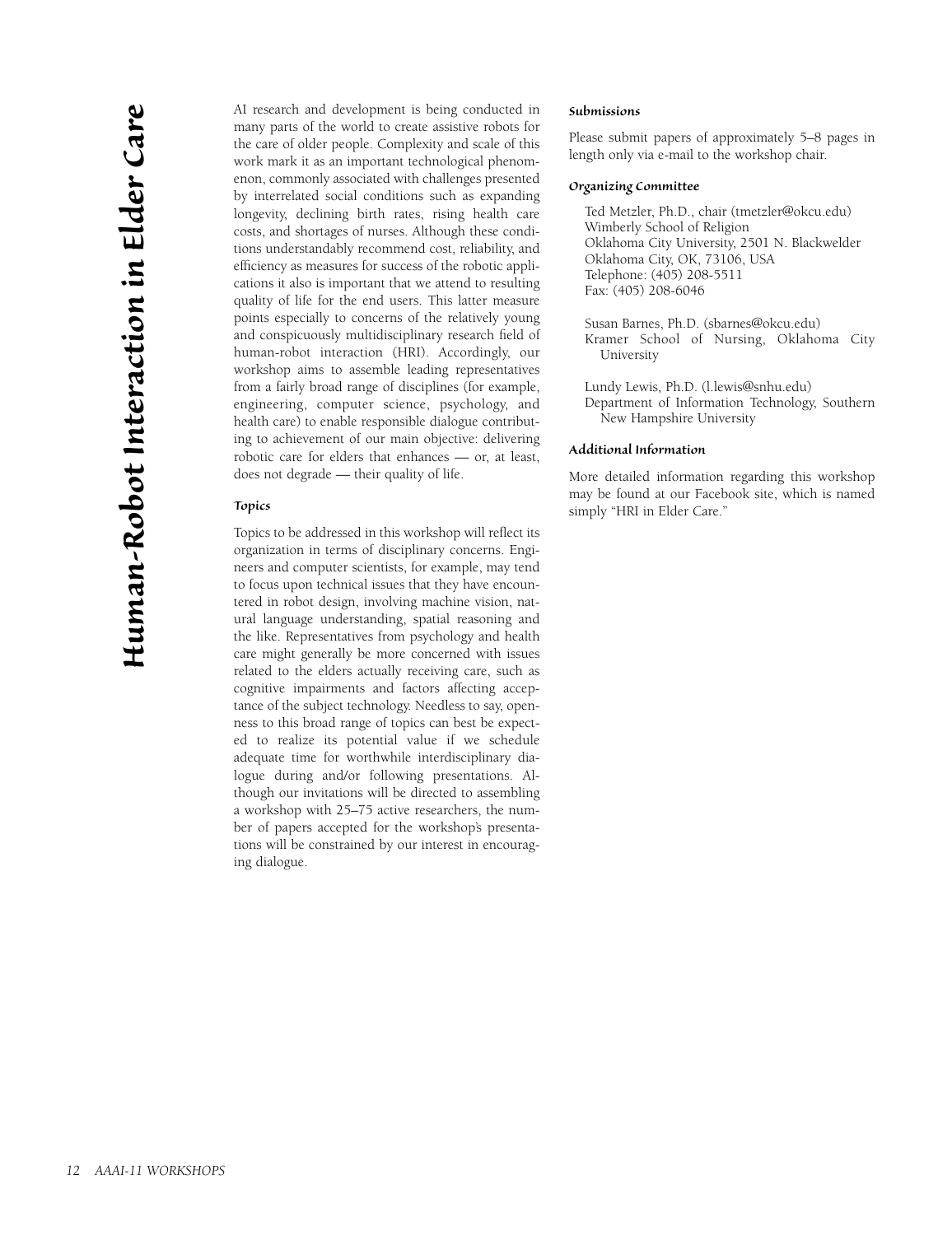Decision and game theories are powerful tools with which to design autonomous agents, and to understand interactions in systems composed of many such agents. Decision theory provides a general paradigm for designing agents that can operate in uncertain environments. Decision-theoretic models use mathematical formalism to define the properties of the agent's environment, the agent's sensory capabilities, the ways the agent's actions change the state of the environment, and the agent's goals and preferences. Game theory adds to the decision-theoretic framework the idea of multiple agents interacting within a common environment. It provides ways to specify how agents can change the environment and how the resulting changes impact their individual preferences. Building on the assumption that agents are rational and self-interested, game theory uses the notion of Nash equilibrium to design mechanisms for various forms of interaction and communication that result in the overall system behaving in a stable, efficient, and fair manner.

Recent research has sought to merge advances in decision and game theories to build agents that may operate in uncertain environments shared with other agents. This research has investigated the adequacy of Nash equilibrium as a solution concept, focused on epistemological advances in game theory and expressive ways to model agents, and looked into new solution concepts all with the aim of designing autonomous agents that may robustly interact with other, sophisticated agents in both cooperative and noncooperative settings.

## *Topics*

Topics include the following:

- ¶ Theoretical developments in decision theory or game theory applied to interactive settings
- ¶ Theoretical developments in interactive epistemology
- ¶ Representation and revision of interactive beliefs
- ¶ Integrating decision theory and game theory
- ¶ Modeling strategic agent behavior, behavioral game theory and evolutionary game theory
- ¶ Learning in multiagent settings
- ¶ Rational communication among agents
- ¶ Human-computer interaction
- ¶ Modeling agents and humans during interactions
- ¶ Descriptions of multiagent systems employing decision theory or game theory
- ¶ Empirical evaluations of multiagent systems employing decision theory or game theory
- ¶ Nonstandard variants of decision theory
- ¶ Position statements
- ¶ Descriptions of deployed systems

#### *Submissions*

Submit papers in PostScript or in PDF format to piotr@cs.uic.edu, by Friday, April 22, 2011.

## *Organizing Committee*

Piotr Gmytrasiewicz (University of Illinois at Chicago); Prashant Doshi (University of Georgia); Simon Parsons (City University of New York); Karl Tuyls (Maastricht University)

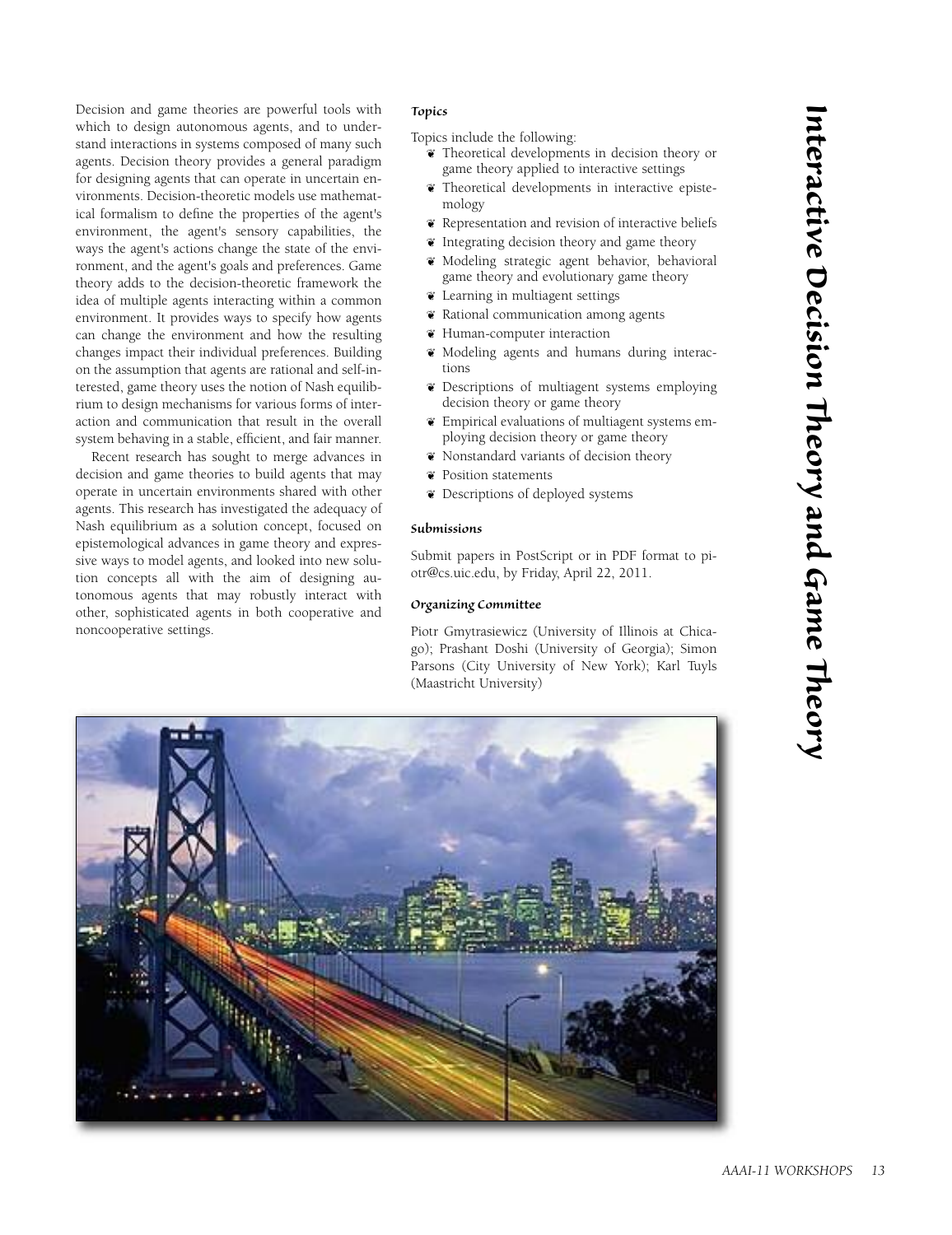Endowing artificial agents with language and action abilities has been a quest in many AI subfields. A number of AI applications require coupling of language and motoric or visual action (and objects), ranging from language-based human-robot interaction to event recognition. Recent years have witnessed great advances in different disciplines that provide the theoretical and technological framework for an interdisciplinary approach to language-action integration. Neuroscience research provides more and more evidence on a common neural basis for language and action, both in perception and in production. A growing body of experimental cognitive science findings sheds light on the close interaction and reciprocal influence of language and action in a number of tasks, such as categorization and learning. On their part, technological advances in multisensory human behaviour measurement have enabled the development of recognitive and generative algorithms for the analysis of sensorimotor representations, ones that are analogical to language analysis and generation models. How could language-action integration benefit from all such developments? If it does, will this lead beyond the current state of the art in real-life AI applications that require generalization and optimality in language-action integration?

The goal of this workshop is to bring together an interdisciplinary group of computational linguists, computer vision researchers, roboticists and neuroscientists that will address the issue of developing biologically-inspired language and action technology for artificial agents. The focus is both on (1) how individual technologies can benefit from interdisciplinary research for going beyond the state of art in languageaction integration tasks, and (2) how language processing, visual processing and/or motor control algorithms can be integrated in artificial agents allowing for behaviour generalization and optimization.

#### *Submissions*

The workshop will be a two-day meeting, which will comprise of a mix of invited talks, paper presentations and panel discussions. System demonstrations will also take place in break-out sessions that will allow for more interaction among participants. We invite original contributions on topics that include, but are not limited to the following:

- ¶ Embodied language processing, neurolinguistics
- ¶ Cognitive vision tools
- ¶ Active multisensory perception
- ¶ Neuroscience findings that impinge in technology (neurorobotics)
- Language-Action tools for visual scene understanding /event recognition
- ¶ Verbal requests for accomplishing everyday tasks

The workshop proceedings will appear as an AAAI technical report, which are citable archival proceedings. Submissions must be in AAAI format and be 6 pages in length. Please submit as PDF via e-mail to kpastra@ilsp.gr.

#### *Organizing Committee*

Katerina Pastra (kpastra@ilsp.gr, Institute for Language and Speech Processing, Greece) (primary contact), Yiannis Aloimonos (yiannis@cs.umd.edu, University of Maryland, USA), Giorgio Metta (giorgio.metta@iit.it, Italian Institute of Technology, Italy), Luciano Fadiga (fdl@unife.it, University of Ferrara)

#### *Additional Information*

For additional information, please visit the supplemental workshop site (sifnos.ilsp.gr/Poeticon/aaaiworkshop)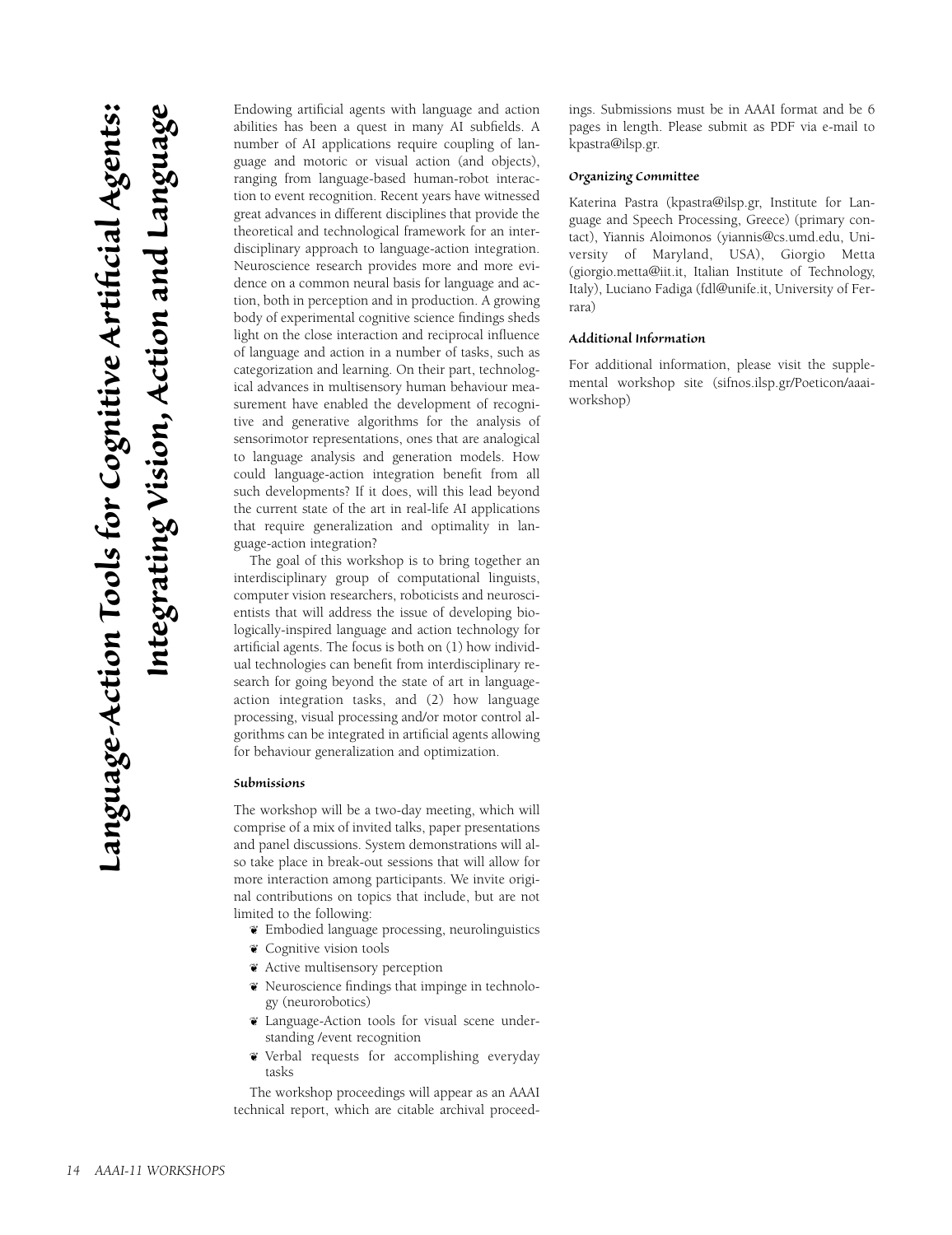*L ife l o ng L e* <u>نم</u> *r n i ng*

A truly intelligent agent should be capable of learning online from a lifetime of raw sensorimotor experience, by autonomously developing internal structures that provide the foundations for learning and further development. This problem sits at the core of artificial intelligence, but it has traditionally been difficult for algorithms to learn online from a single high-dimensional time series of correlated data. However, recent progress in several branches of AI suggests that the goal is getting closer. This workshop will bring together researchers to share ideas and insights from several subfields including reinforcement learning, robotics, and deep learning. The workshop will cover methodology for life-long learning and discuss experimental platforms that can be used towards this goal.

## *Topics*

The topics of interest include the following, but are not limited to them.

- ¶ Curiosity-driven exploration
- ¶ Representational development
- ¶ Deep learning
- ¶ Learning skill hierarchies
- ¶ Off-policy learning
- ¶ Developmental robotics
- ¶ Cognitive robotics
- ¶ Transfer learning

## *Format*

This one-day workshop will consist of invited speakers, oral presentations, poster presentations, and group discussion. To encourage discussion, the workshop will be limited to 50 participants.

## *Submissions*

We invite both full submissions (6 pages) on new or ongoing work, and extended abstracts (up to 2 pages) on previously published work. Accepted submissions will be selected for oral or poster presentation. Full papers should be formatted with standard AAAI style files. Please e-mail submissions to lifelonglearning2011@gmail.com with the title, author, and abstract in the body and the paper attached as a PDF.

## *Organizing Committee*

Joseph Modayil (jmodayil@cs.ualberta.ca) Workshop Chair Athabasca Hall 4-08, Department of Computing Science University of Alberta Edmonton, AB, Canada, T6G 2E8 Telephone: 780-492-2720

Doina Precup (dprecup@cs.mcgill.edu) McGill University

Satinder Singh (baveja@umich.edu) University of Michigan

## *Program Committee*

Patrick Beeson (TRACLabs), Thomas Degris (University of Alberta), Carlos Diuk (Princeton University), Ian Fasel (University of Arizona), Honglak Lee (University of Michigan), Lihong Li (Yahoo Research), Manuel Lopes (INRIA), Erik Talvittie (Franklin and Marshall College), Matthew Taylor (Lafayette College), David Wingate (MIT)

## *Additional Information*

For additional information, please visit the supplemental workshop site (webdocs.cs.ualberta.ca/~jmodayil/lifelonglearning)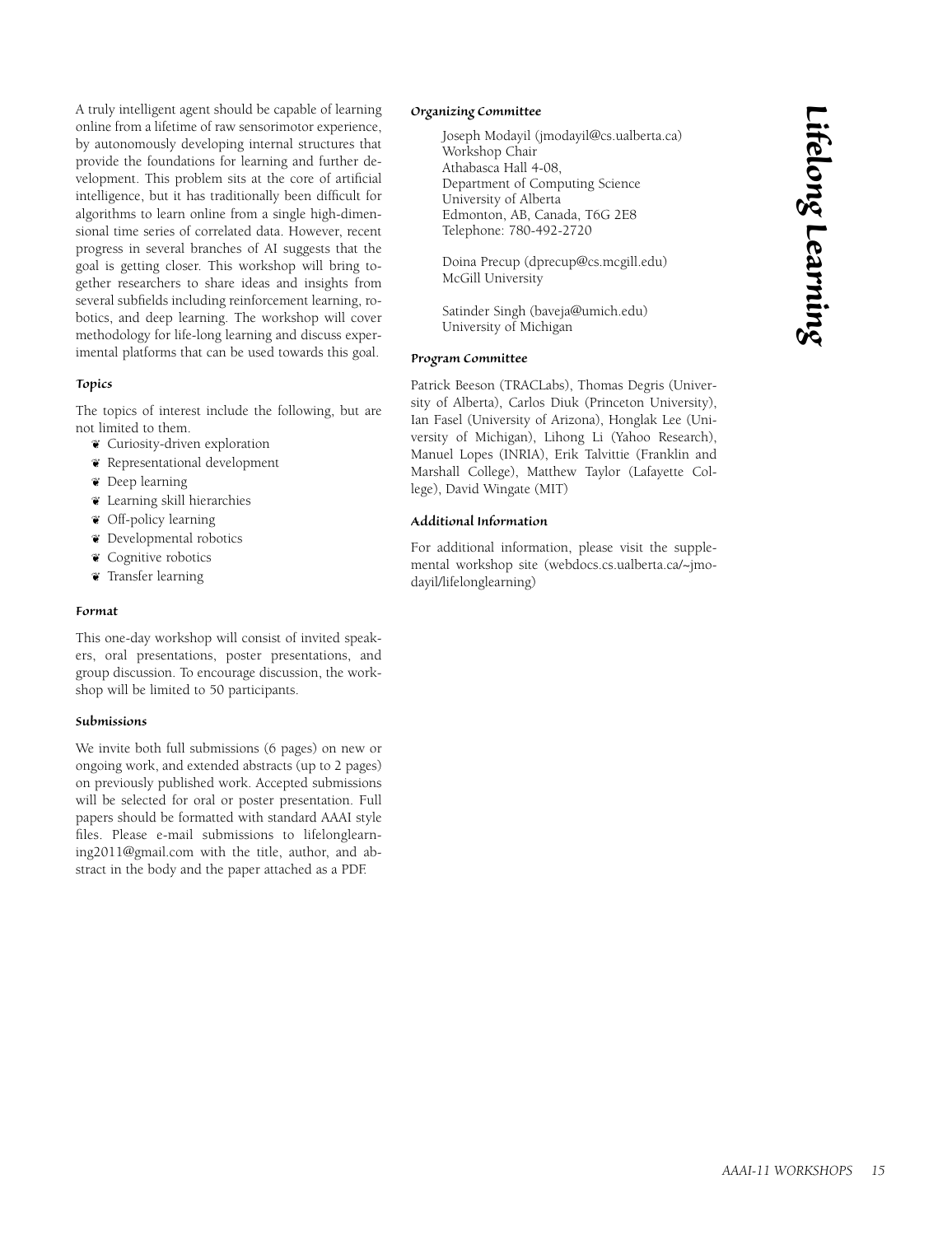Plan recognition, activity recognition, and intent recognition all involve making inferences about other actors from observations of their behavior, i.e., their interaction with the environment and with each other. The observed actors may be software agents, robots, or humans. This synergistic area of research combines and unifies techniques from user modeling, machine vision, intelligent user interfaces, human/computer interaction, autonomous and multiagent systems, natural language understanding, and machine learning. It plays a crucial role in a wide variety of applications including smart homes, personal agent assistants, opponent modeling in games and simulation systems, computer and network security, coordination in robots and software agents, video surveillance, and dialog modeling.

This workshop seeks to bring together researchers and practitioners from diverse backgrounds, to share in ideas and recent results. The theme of this year's workshop will be relating plan recognition to models of human cognition; we especially hope to draw invitees from the cognitive science community. It will aim to identify important research directions and to identify opportunities for synthesis and unification. Contributions are sought in the following areas of research.

¶ Plan, activity, intent, or behavior recognition

- ¶ Machine learning for plan recognition and user modeling
- ¶ Proactive assistant agents
- ¶ Adversarial planning, opponent modeling
- ¶ Modeling multiple agents, modeling teams
- ¶ User modeling on the web and in intelligent user interfaces
- ¶ Intelligent tutoring systems (ITS)
- ¶ Social network learning and analysis
- ¶ Observation-based failure detection
- ¶ Uncertainty reasoning for plan recognition
- ¶ Modeling social interactions
- ¶ Inferring emotional states
- ¶ Programming by demonstration
- ¶ Human activity recognition for smart homes
- ¶ Commercial applications of user modeling and plan recognition
- ¶ Cognitive models of intent recognition

Due to the diversity of disciplines engaging in this area, related contributions in other fields are also welcome.

#### *Format*

The workshop will be split equally between a series of research presentations, organized into topical sessions (topics to be decided based on submissions) and two interdisciplinary panels (1) seeking to highlight research contributions and challenges unifying the different subareas, and (2) to discuss the relevance of multiple approaches to different subareas to better understand the actual differences between the subareas and problems needing more focus.

## *Submissions*

Submissions are accepted in PDF format only, using the AAAI formatting guidelines. Submissions must be no longer than eight pages in length, including references and figures. Please submit via EasyChair (www.easychair.org/conferences/?conf=pair2011).

## *Organizing Committee*

Gita Sukthankar, cochair and primary contact, (gitars@eecs.ucf.edu), University of Central Florida; Christopher Geib, cochair, (cgeib@inf.ed.ac.uk), University of Edinburgh; David Pynadath, cochair, (pynadath@isi.edu), USC / ISI; Hung Bui, cochair (bui@ai.sri.com), SRI International

## *Additional Information*

For additional information, please visit the supplemental workshop site (www.planrec.org)